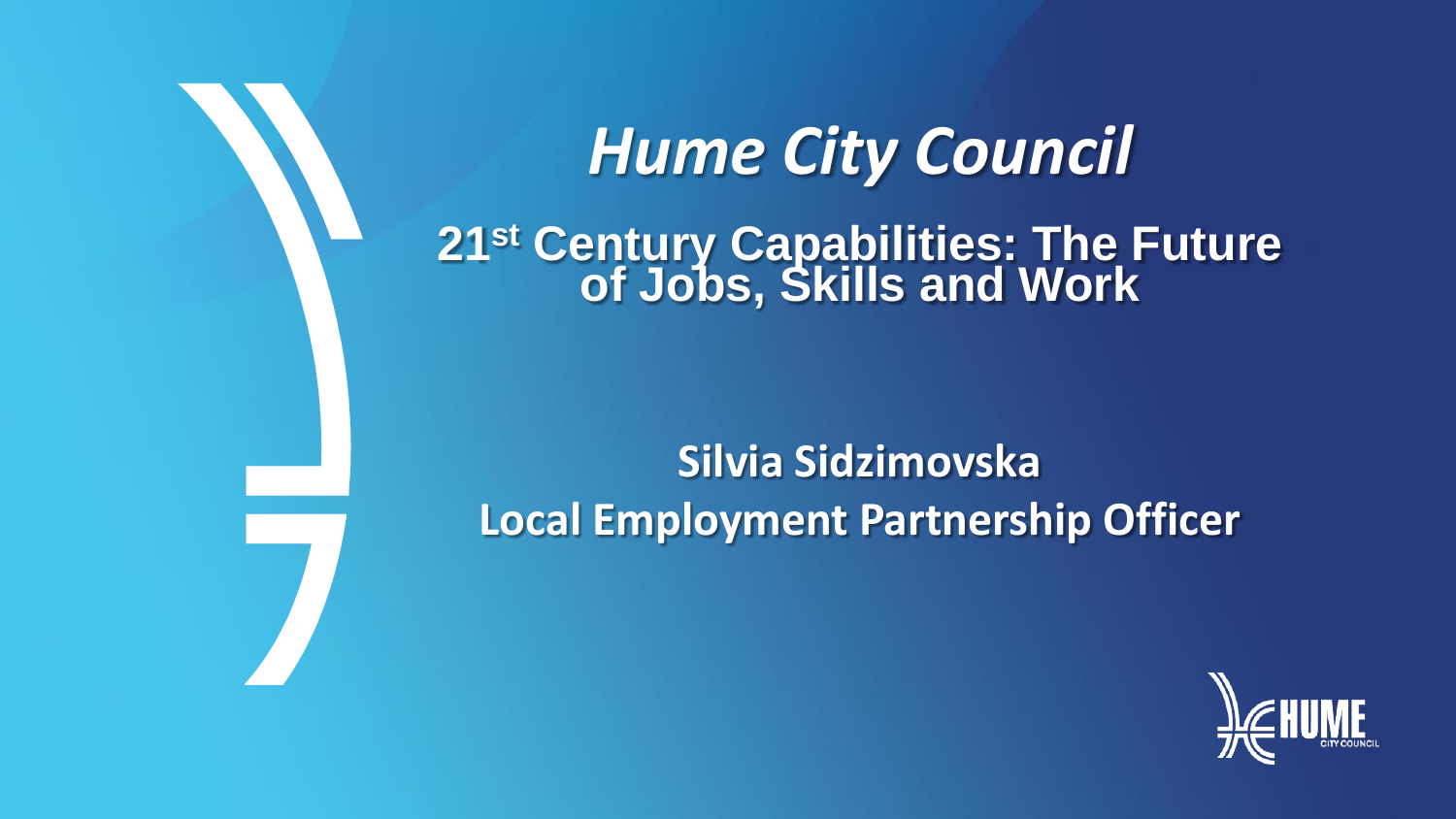### Demographics

- Population forecast for 2018 is 223,329
- By 2041 population will be 372,627
- 47 migrants move into Hume each week
	- <sup>140</sup> languages and 160 different countries

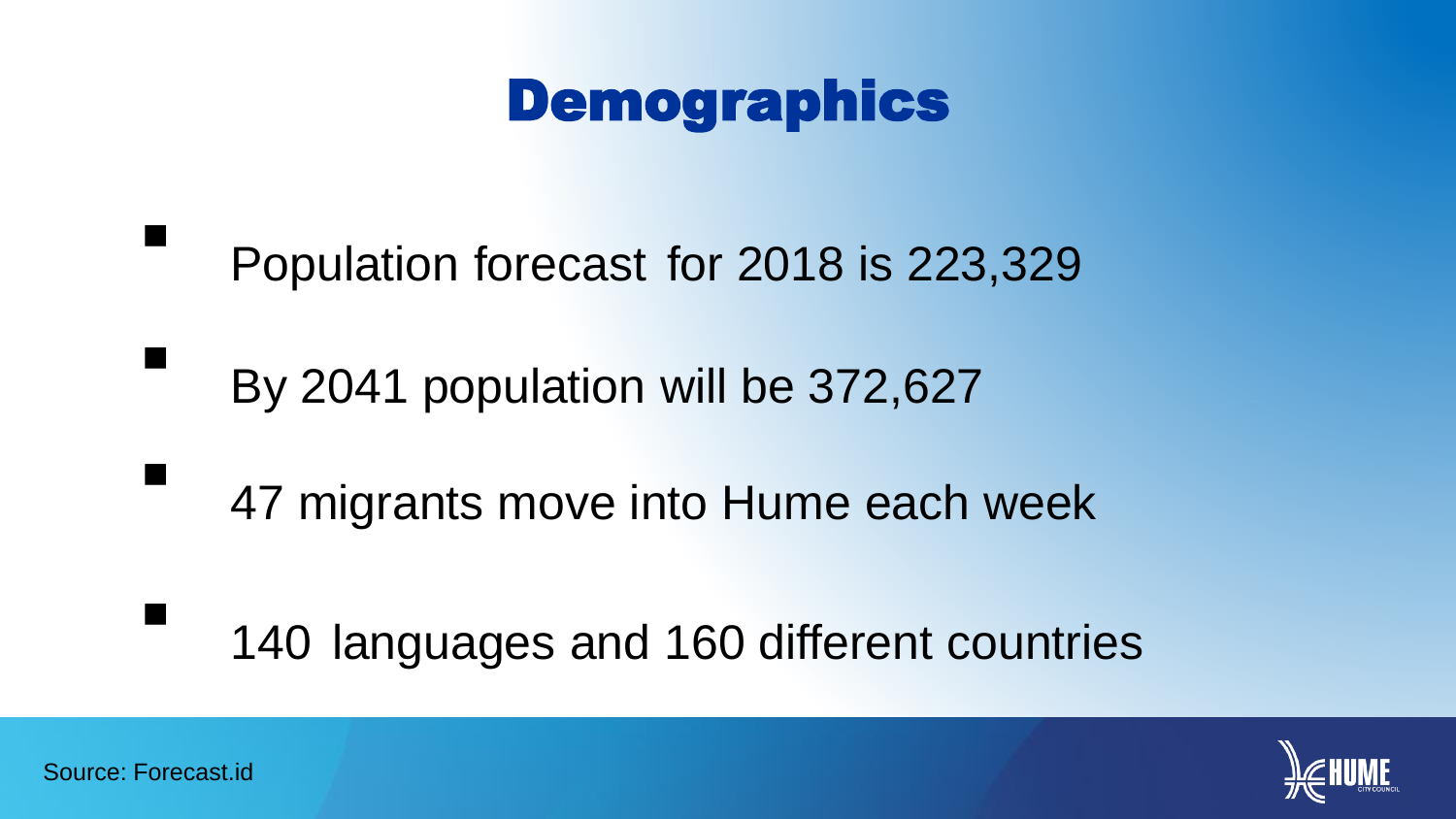## Unemployment in Hume





Source: Remplan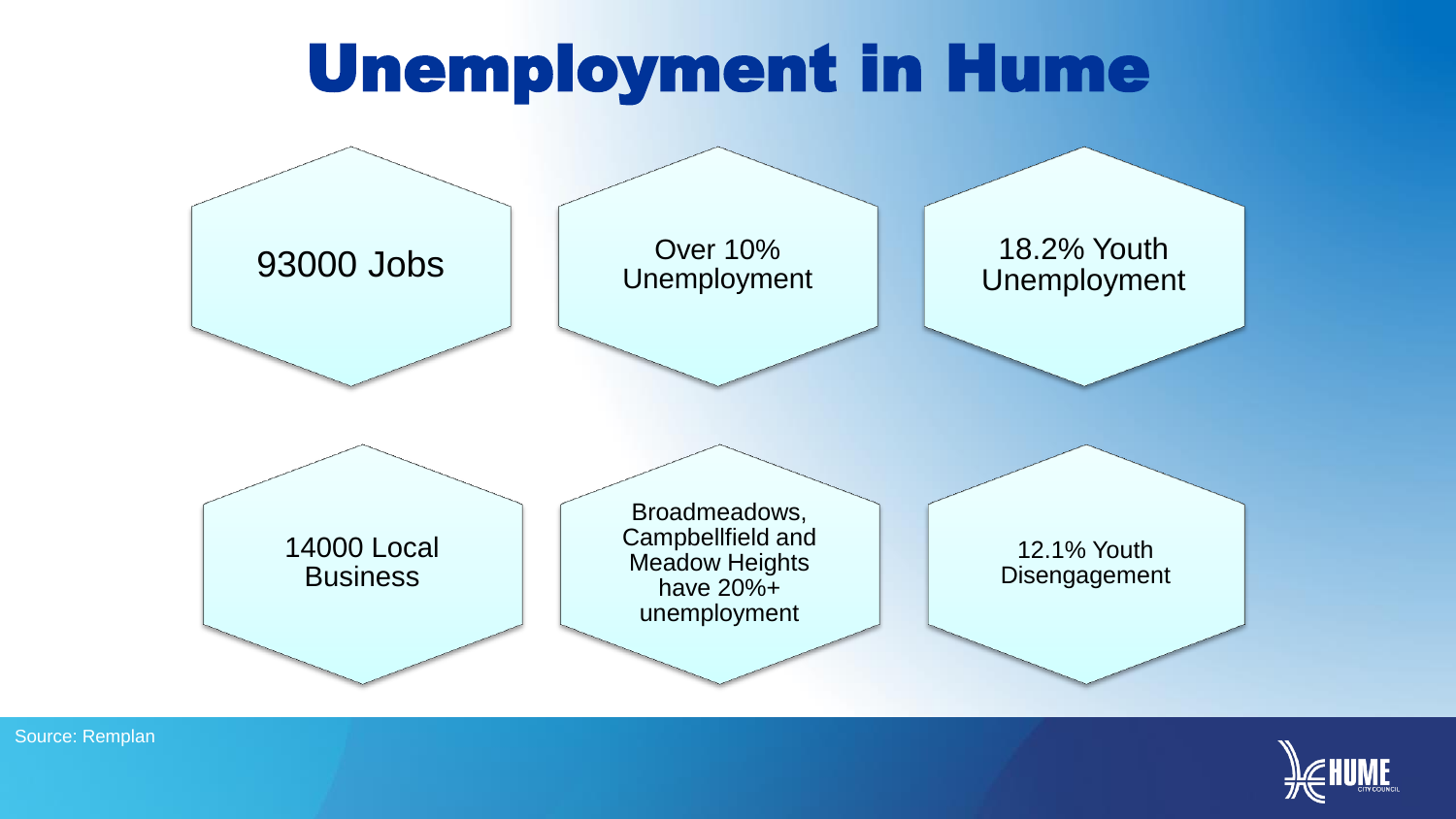### Education Snapshot

**Education Attainment (Persons aged 15+)**

- 14.8% Bachelor Degree or Higher
- 27.1% Certificate III, IV, Diploma or Advanced Diploma
- 2.7% No Educational Attainment
- 50% Year 12 or Equivalent
- 25.8% Year 10 11
- 6.9% Year 9

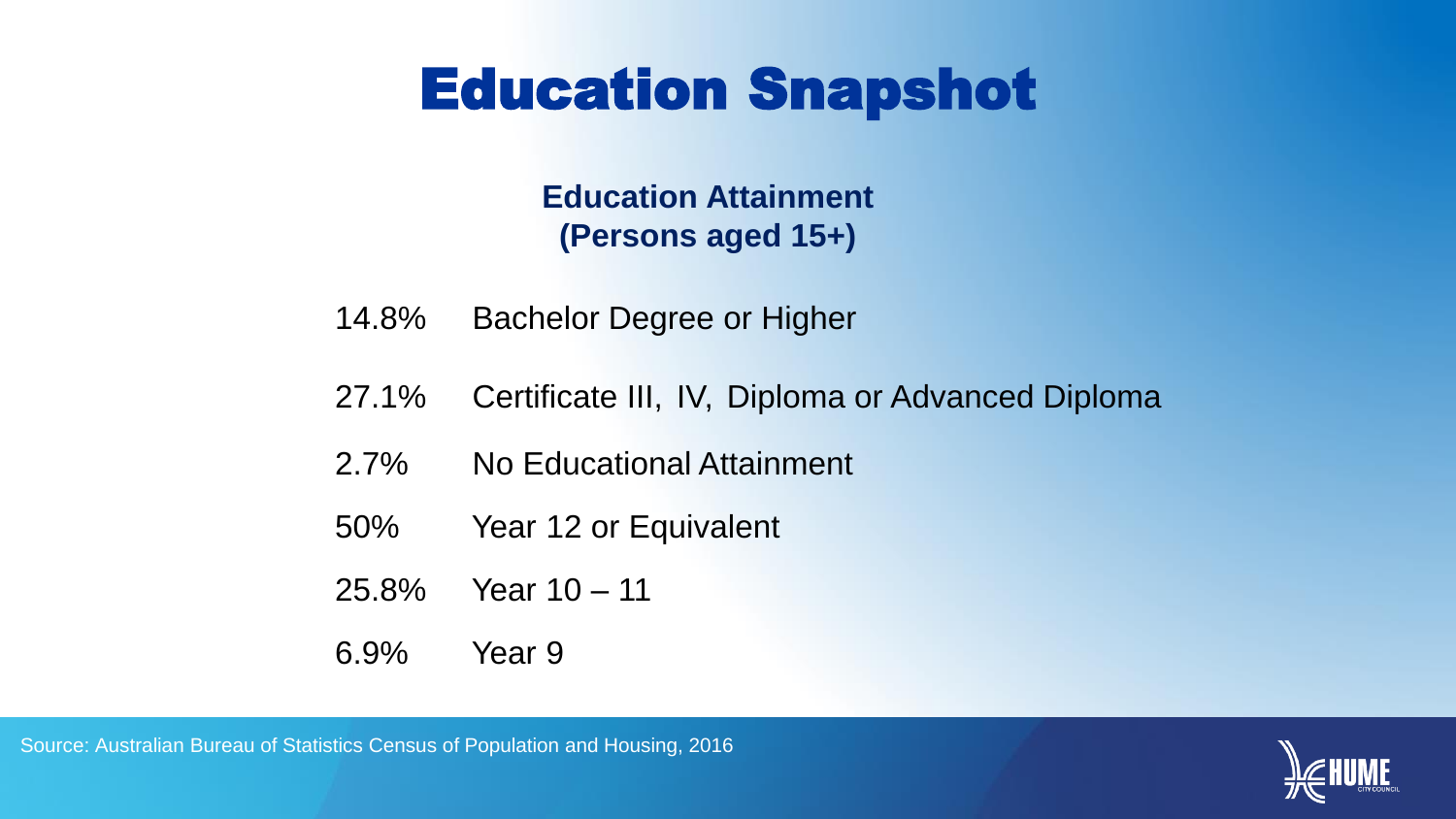## Post School Education is Very Important

Share of projected jobs growth by education requirement, five years to May 2022 Australia



*Source: Department of Employment, Employment Projections, five years to May 2022*

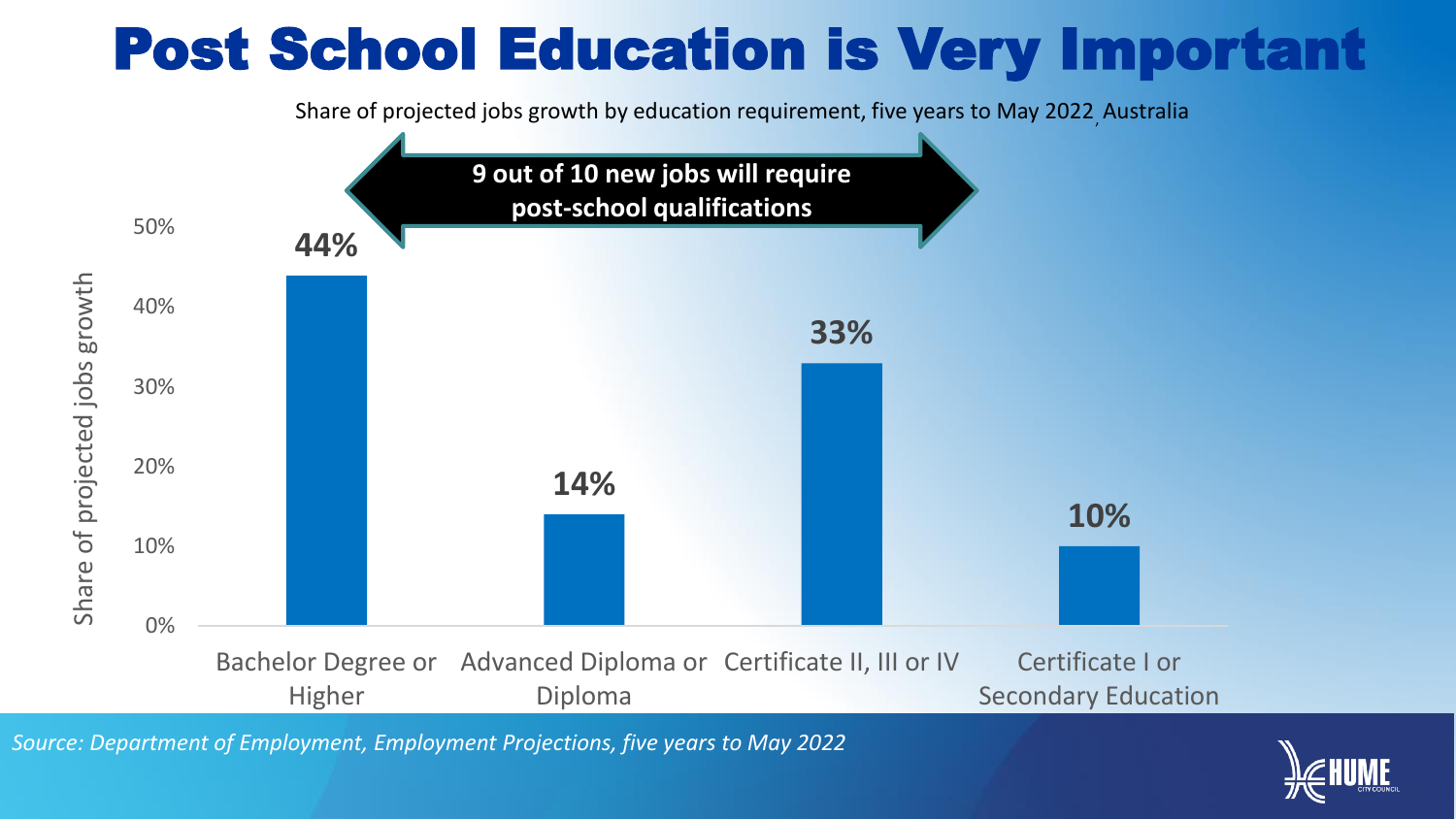# Trending Industries in Hume

- Transport, Postal & Warehousing
- Advanced Manufacturing
- Visitor Economy (Tourism, Hospitality and Retail)
- **Construction**
- Education & Training
- Health Care & Social Assistance

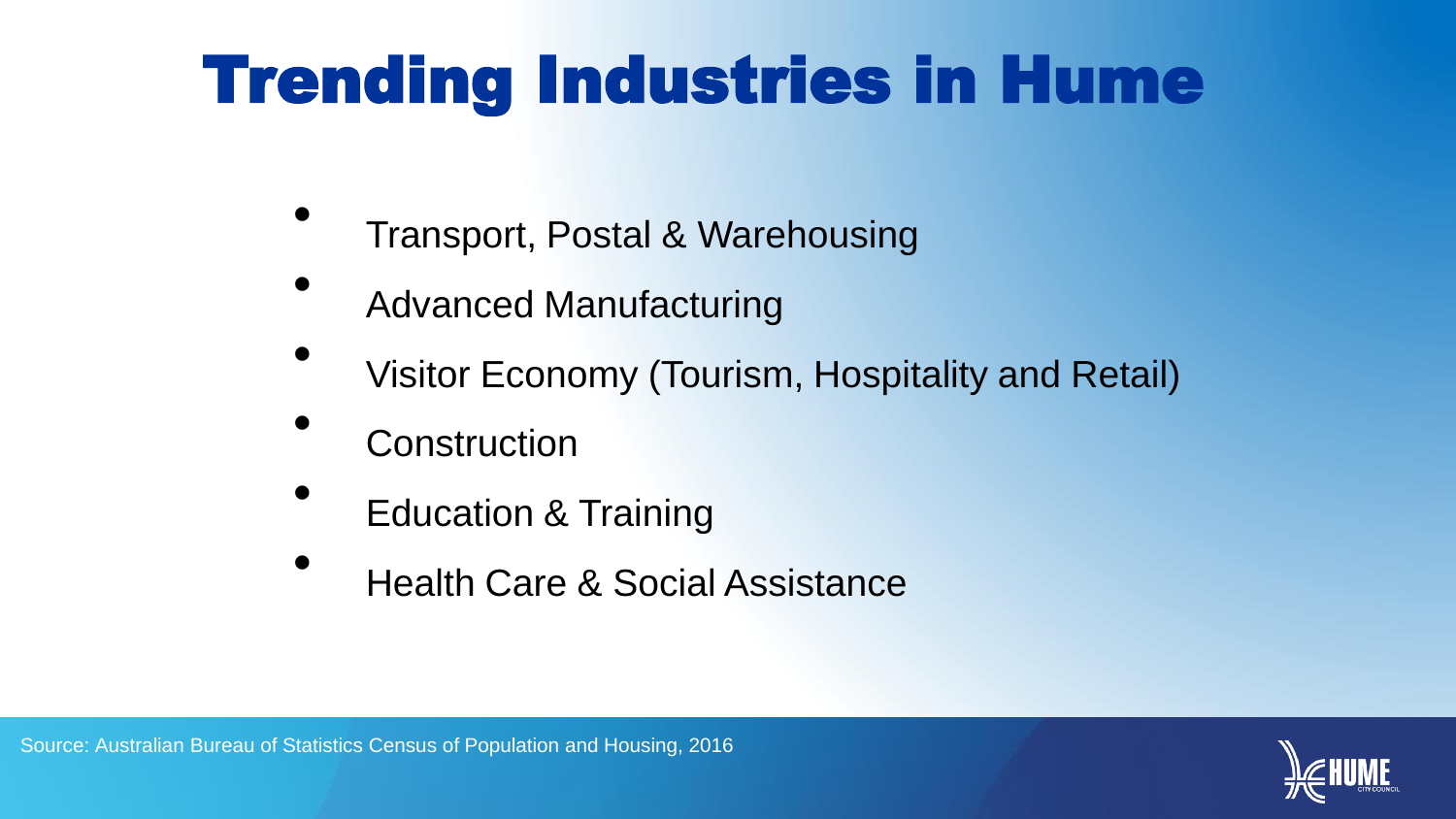### Engagement Tools



#### **www.mnjoblink.com.au**

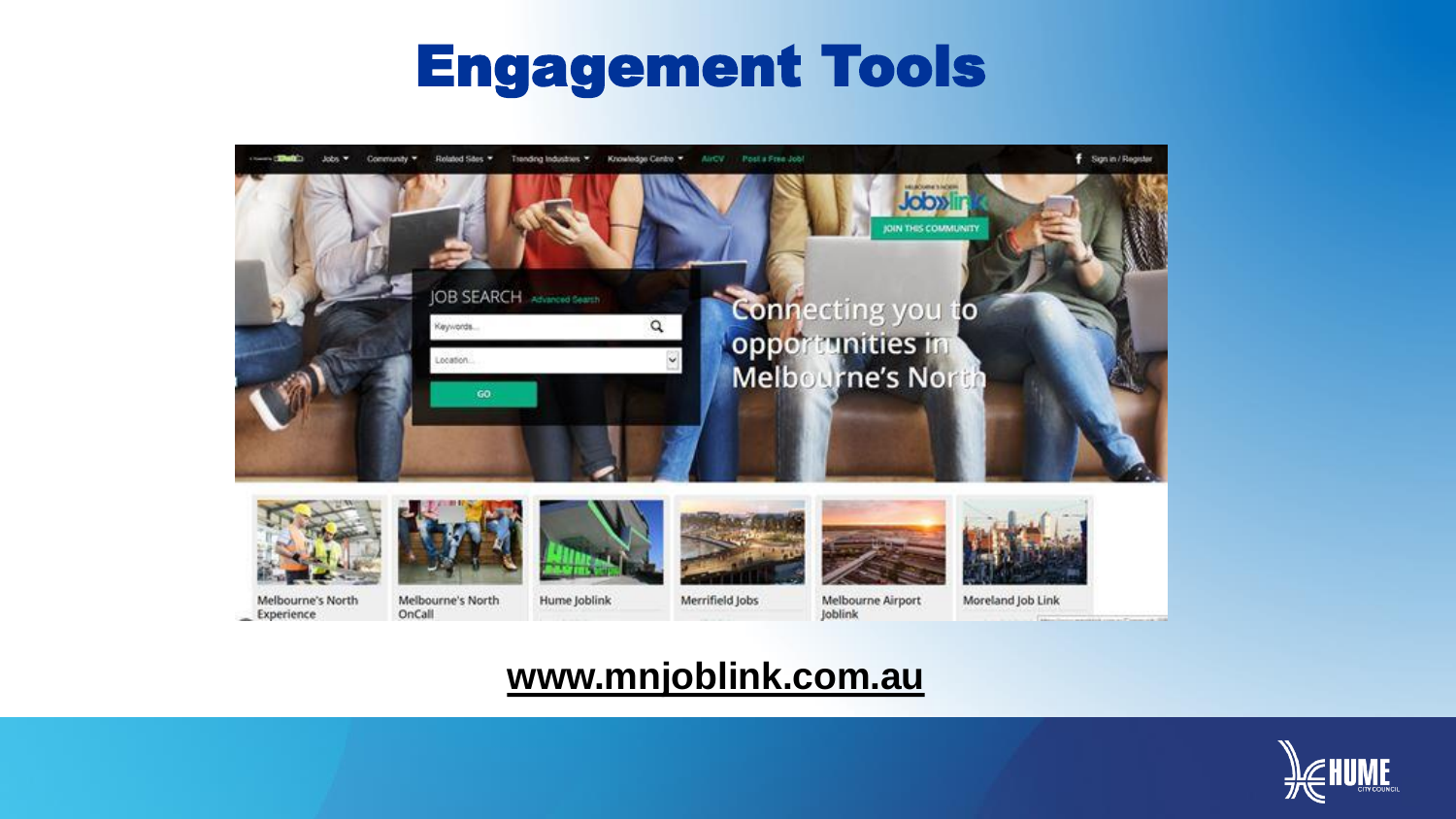## Things to Consider

- $\triangleright$  Hume is undergoing a period of significant change
- $\triangleright$  Most new jobs require post school qualifications
- $\triangleright$  ICT skills are becoming increasingly important
- Developing a young persons capabilities